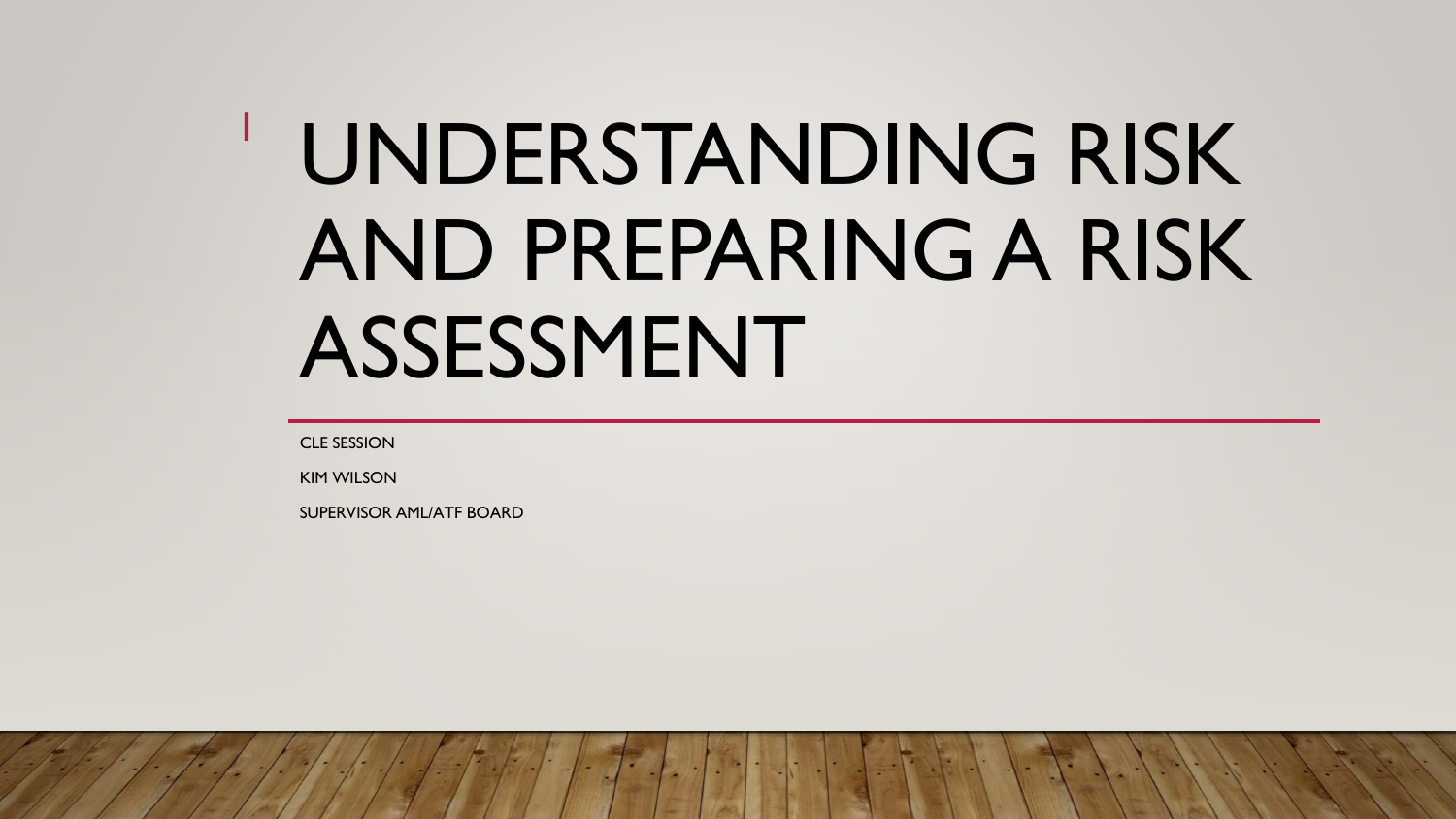#### IS A RISK ASSESSMENT NECESSARY?  $\overline{2}$

• The AML/ATF Regulations require a firm to conduct (and keep up to date) a risk assessment, which considers the firm's activities and structure and concludes on the business' exposure to money laundering and terrorist financing risk.

### • AND……

The Regulations also require a firm to use the outcome of this risk assessment in the development of appropriate risk management sensitive systems and controls and the business' policies and procedures.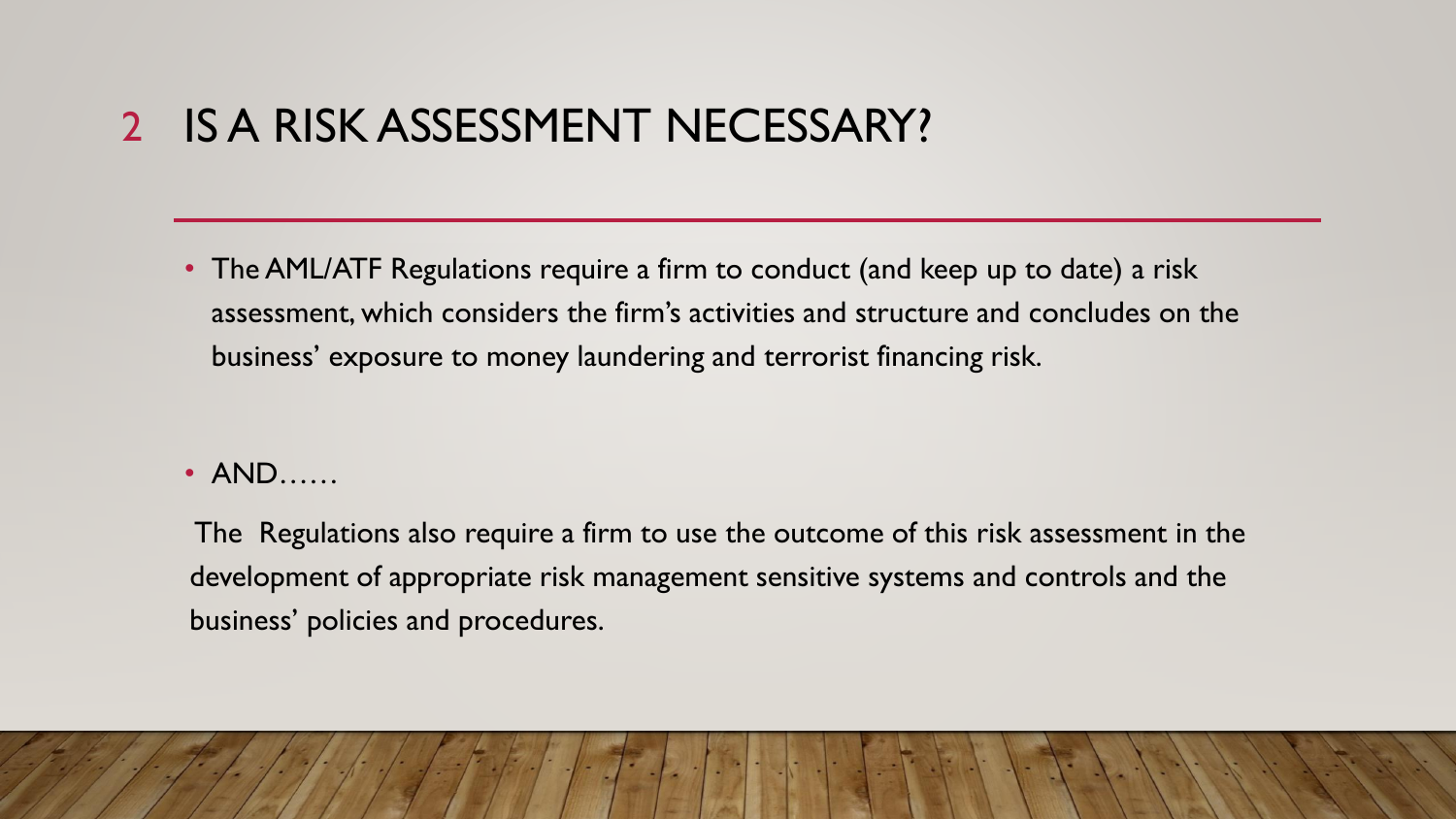## ARE THERE ANY PARTICULAR SYSTEMS AND 3CONTROLS AND POLICIES AND PROCEDURES?

- Yes… a firm is required as a *minimum* to develop CDD procedures that take into account risk, and to apply EDD procedures to higher risk client relationships and simplified CDD procedures to low risk client relationships. ( Reg. 5)
- Firms can decide for themselves how to carry out their risk assessments which may be simple or sophisticated depending on the nature of the firm and its business.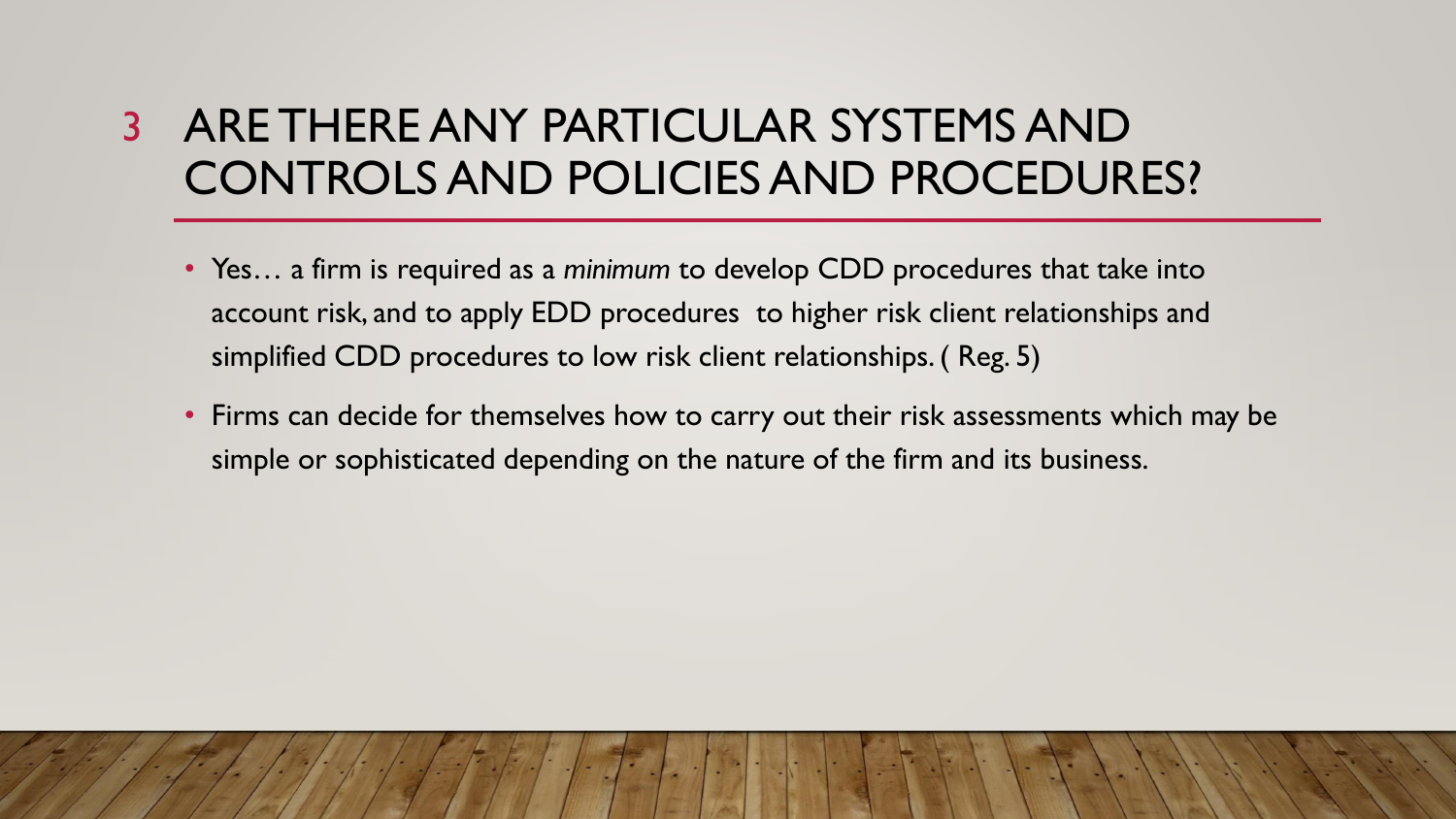

Interrelated Inherent Risk Factors as per FATF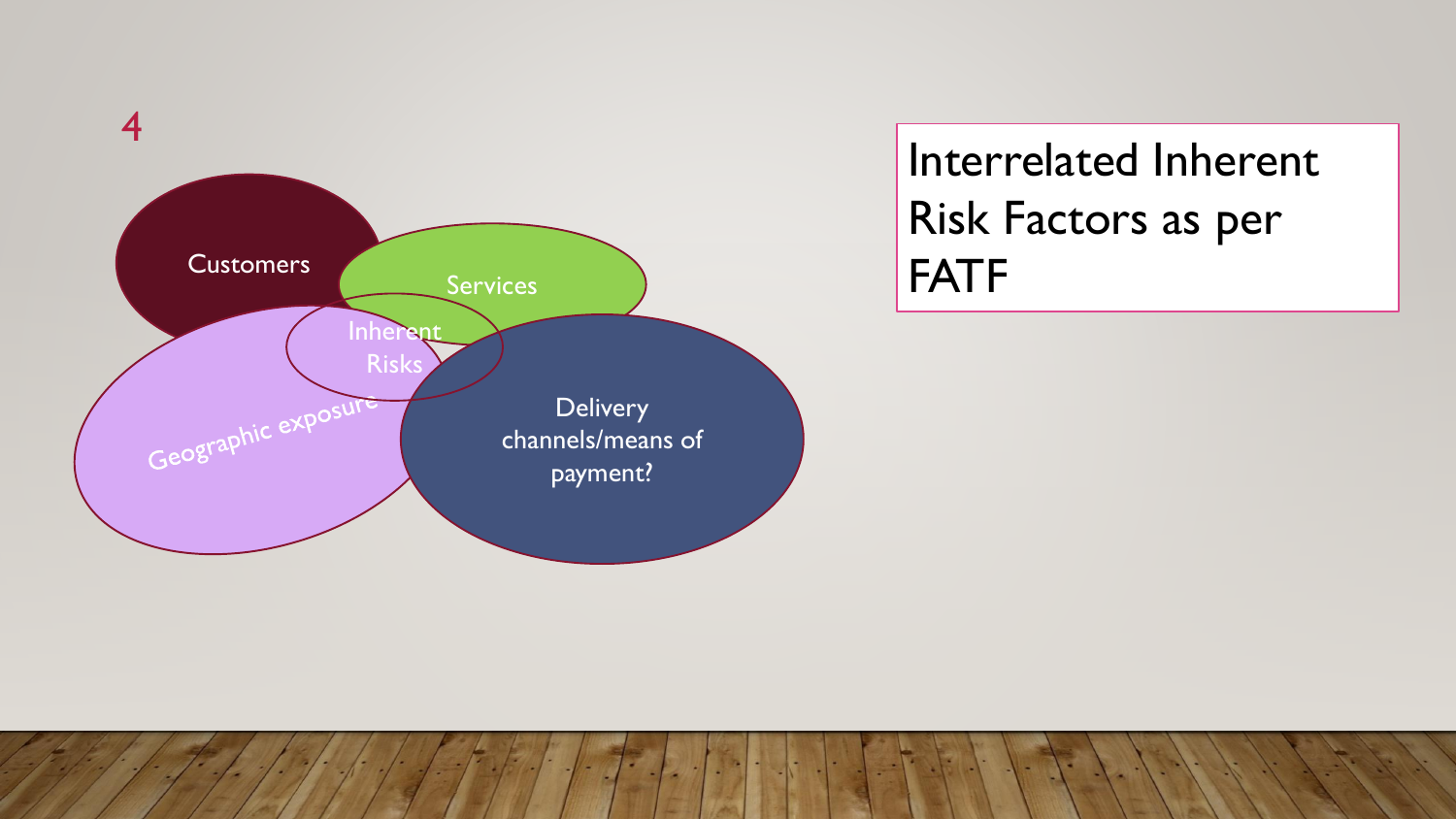### RISK FACTORS -FATF 5

• A firm's client geographical diversity can affect the risk of money laundering or terrorist financing.

• Customer/client risk

• Factors which may vary the risk level include whether a firm acts for clients:

who are PEP's;

without meeting them;

affiliated to countries with high levels of corruption, organized crime or terrorist operatives;

who have complex ownership structures.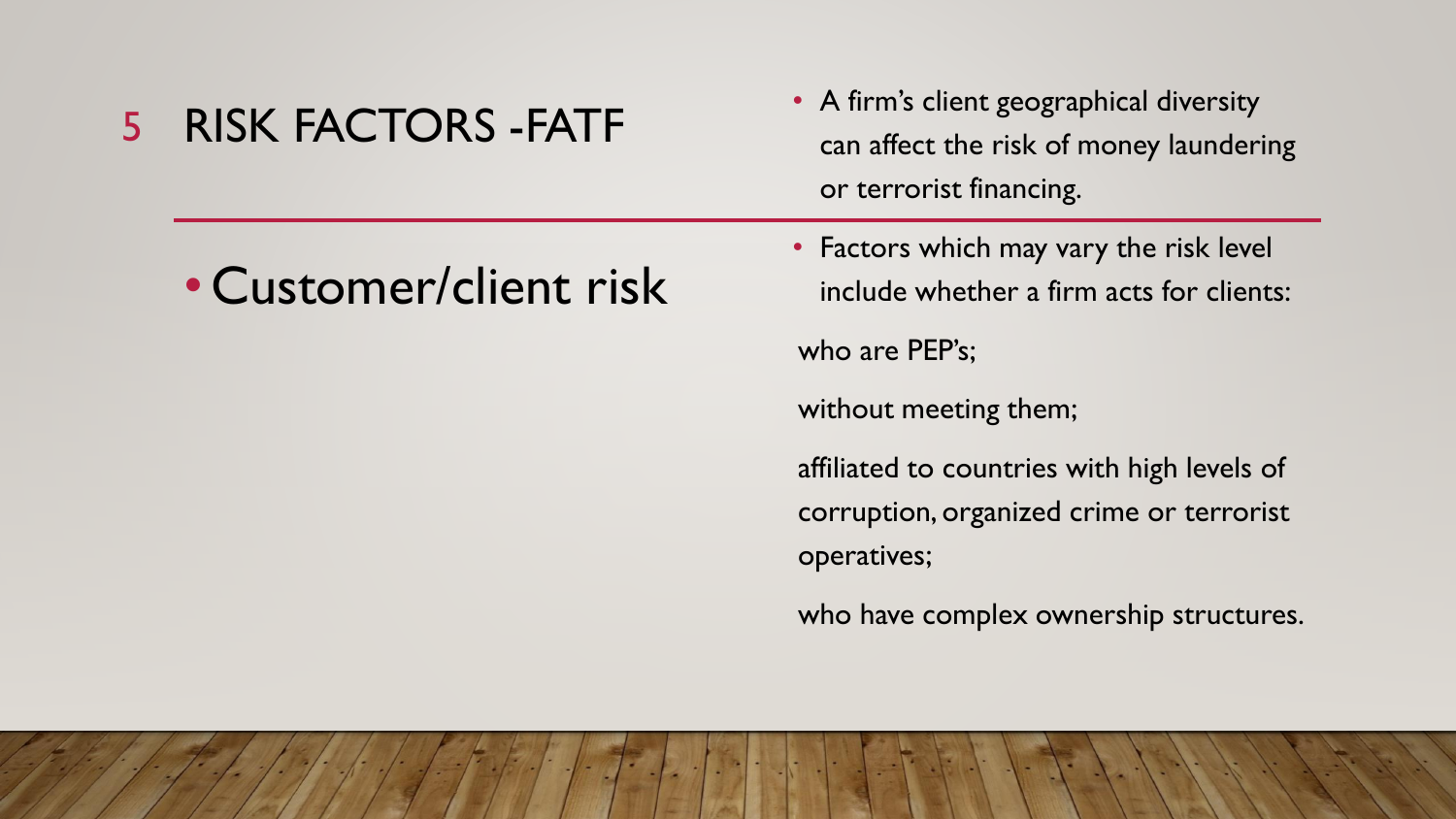#### RISK FACTORS CONTINUED… 6

- **Service Risk** Firms should consider the different types of risk to which they are exposed within the different service areas that they provide. Some services and areas of law provide greater opportunities to facilitate ML or TF.
	- For example:
	- Complicated financial or property transactions;
	- Payments made to or received from  $3<sup>rd</sup>$  parties;
	- transactions with a cross boarder element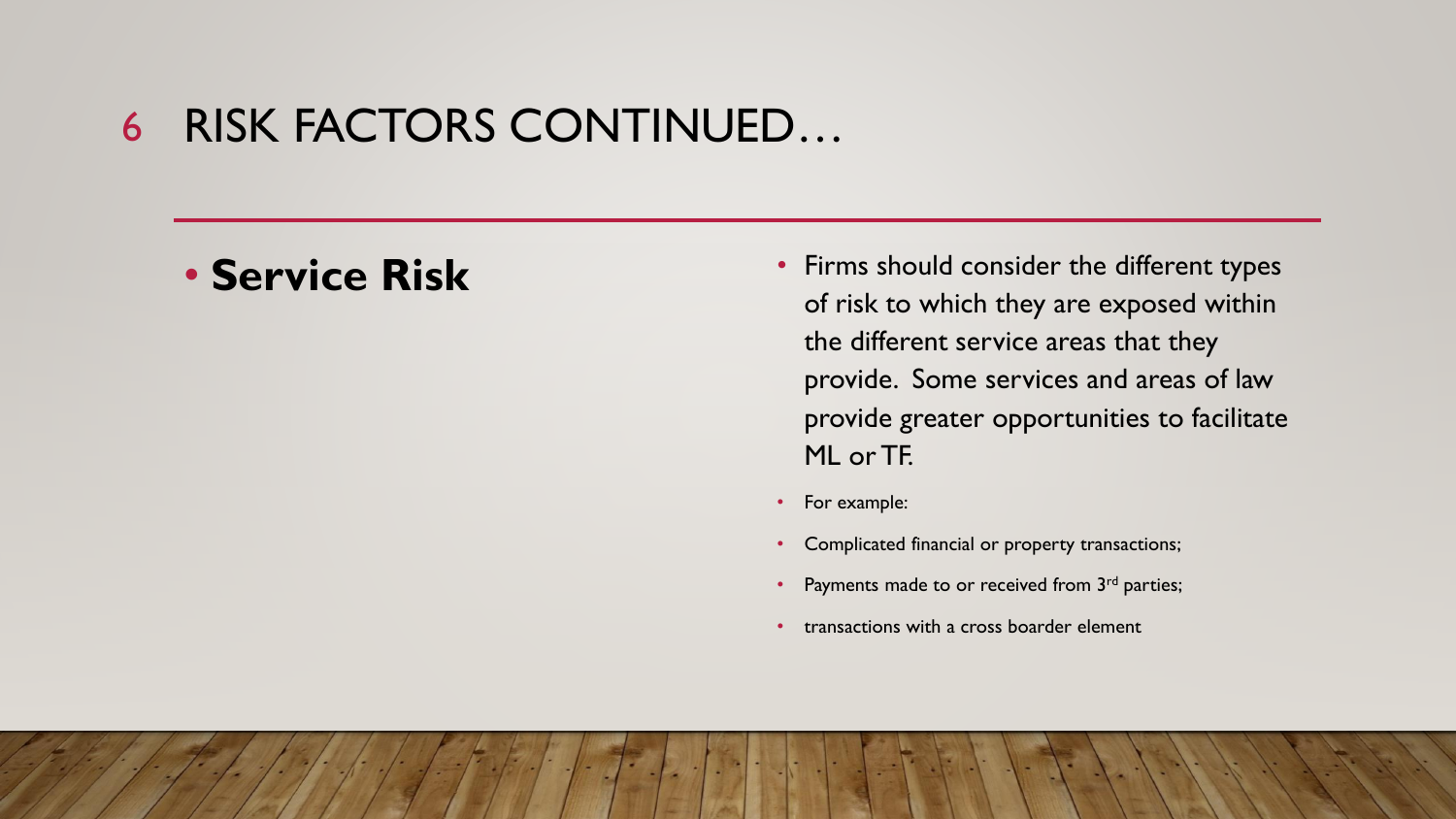#### MORE RISK FACTORS…FINAL 2 7

### • **Delivery Channel Risk**

Firms should consider how they interact with their clients and the channel through which it delivers its services to them.

i.e. accepting non face to face clients

accepting a client though another firm referral

### • **Geographical areas of operation Risk**

Firms should consider the business activity locations with high levels of acquisitive crime or clients who have convictions for acquisitive crimes which increases the likelihood that the client may possess criminal property

i.e. acting for clients from countries known to have high levels of organized crime, corruption and where terrorist organizations operate.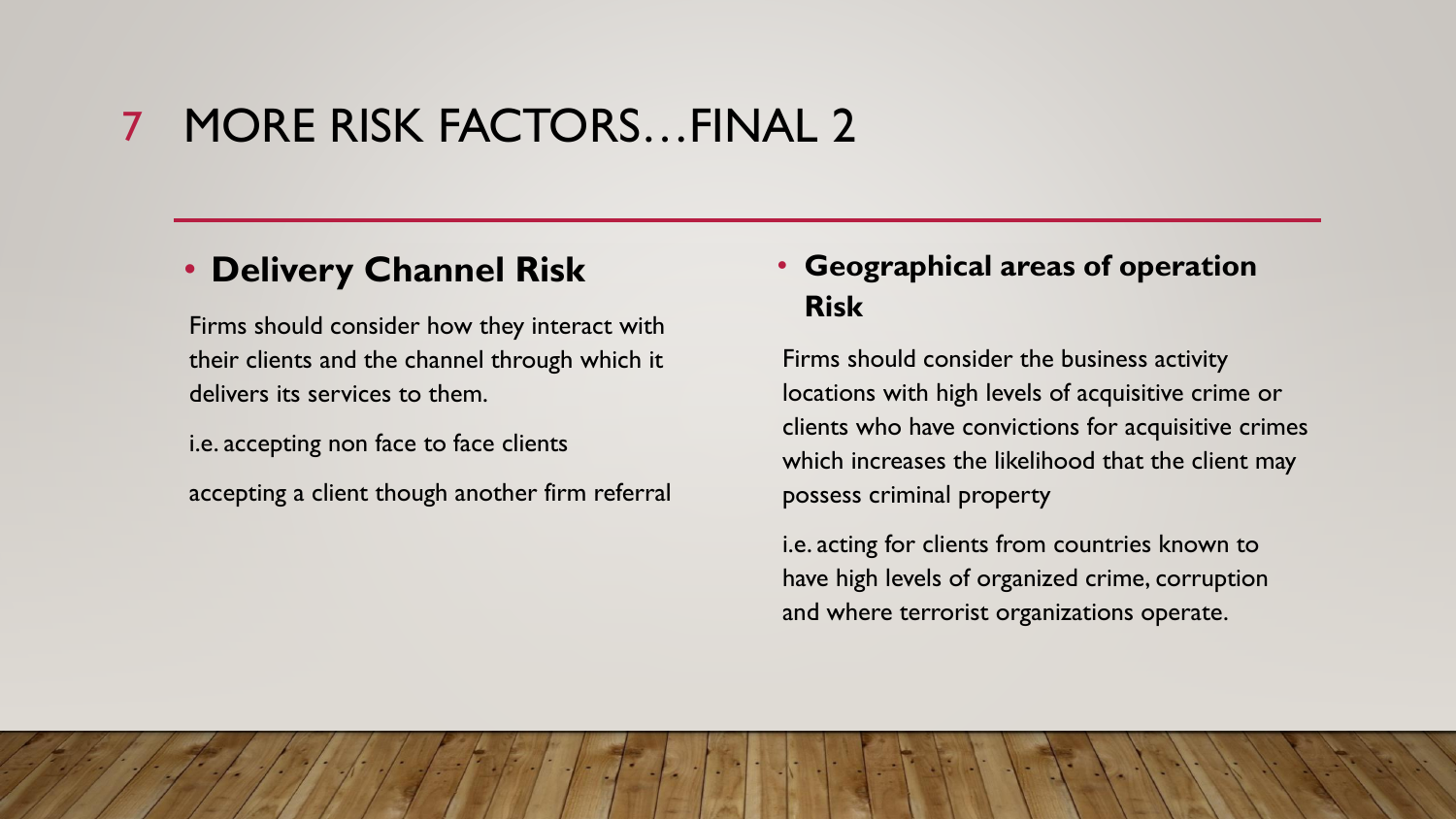#### RISK EXPOSURE ASSESSMENT OPTIONS 8

### IDENTIFY AND ASSESS ALL INHERENT RISK FACTORS AND RATE H,M,L

- Customer Risk ( PEP, non face to face, entities that have complex ownership structures)
- Service Risk (complicated financial or property transactions, payments made by or received from 3 parties, payments made in cash)
- Delivery channel Risk (accepting a client through another firm referral, non face to face)
- Geographical/country Risk ( international lists)

#### IDENTIFY AND ASSESS ONLY HIGH RISK CATEGORIES AND ASSUME THAT OTHERS ARE NORMAL RISK OR LOW RISK ( APPLY SDD FOR REGULATED BUSINESS)

- i.e. the business is simple, involving few practice areas, with most clients falling into similar categories, a simple approach may be appropriate for most clients, with the focus being on those clients that fall outside the norm. –*creation of small local companies for limited liability purposes*.-low risk
- Conveyance practice involving foreign nationals with purchase price coming from multi jurisdictional family Trust Accounts..–high risk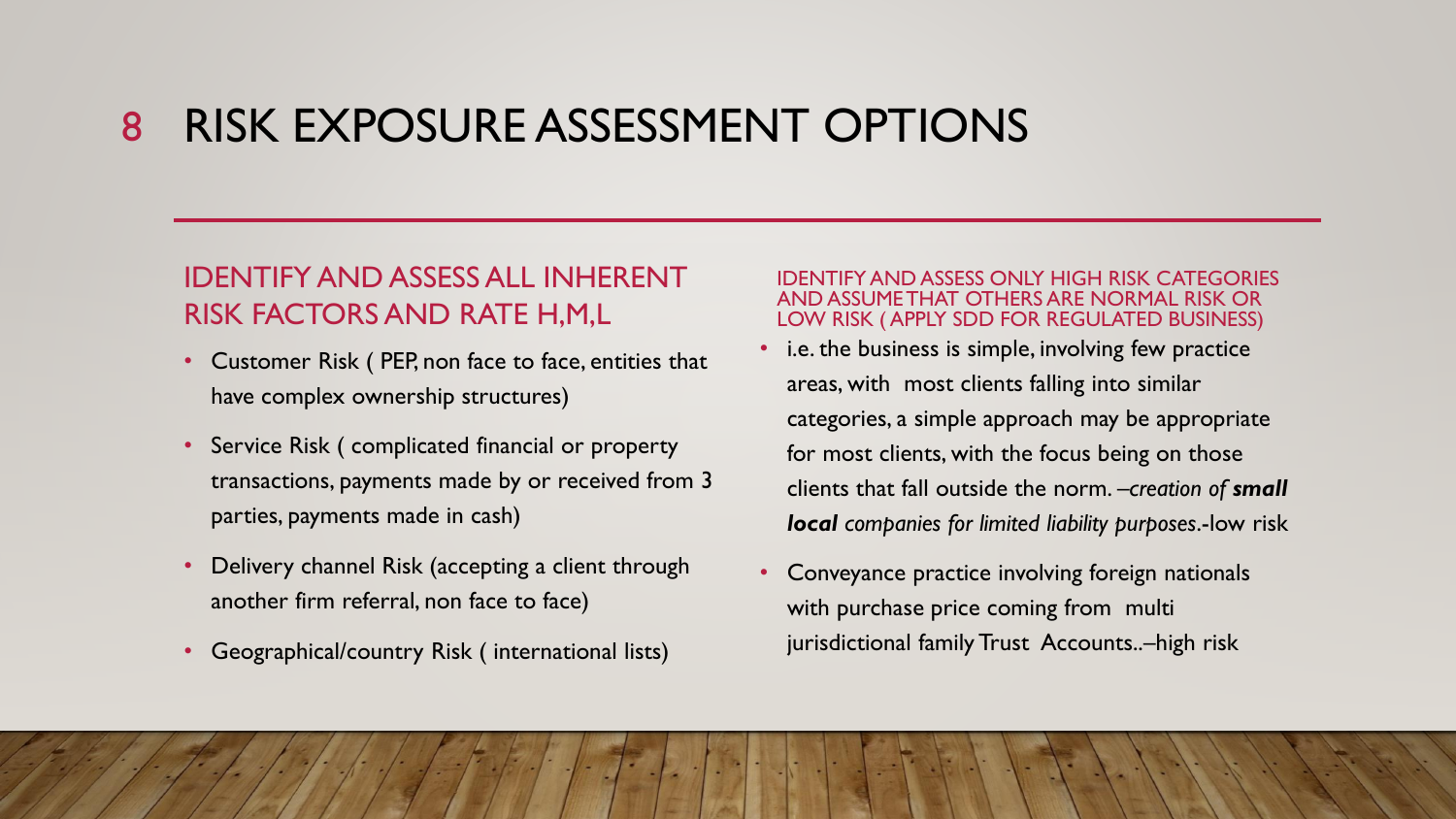### INHERENT RISK: RISK MATRIX EXAMPLE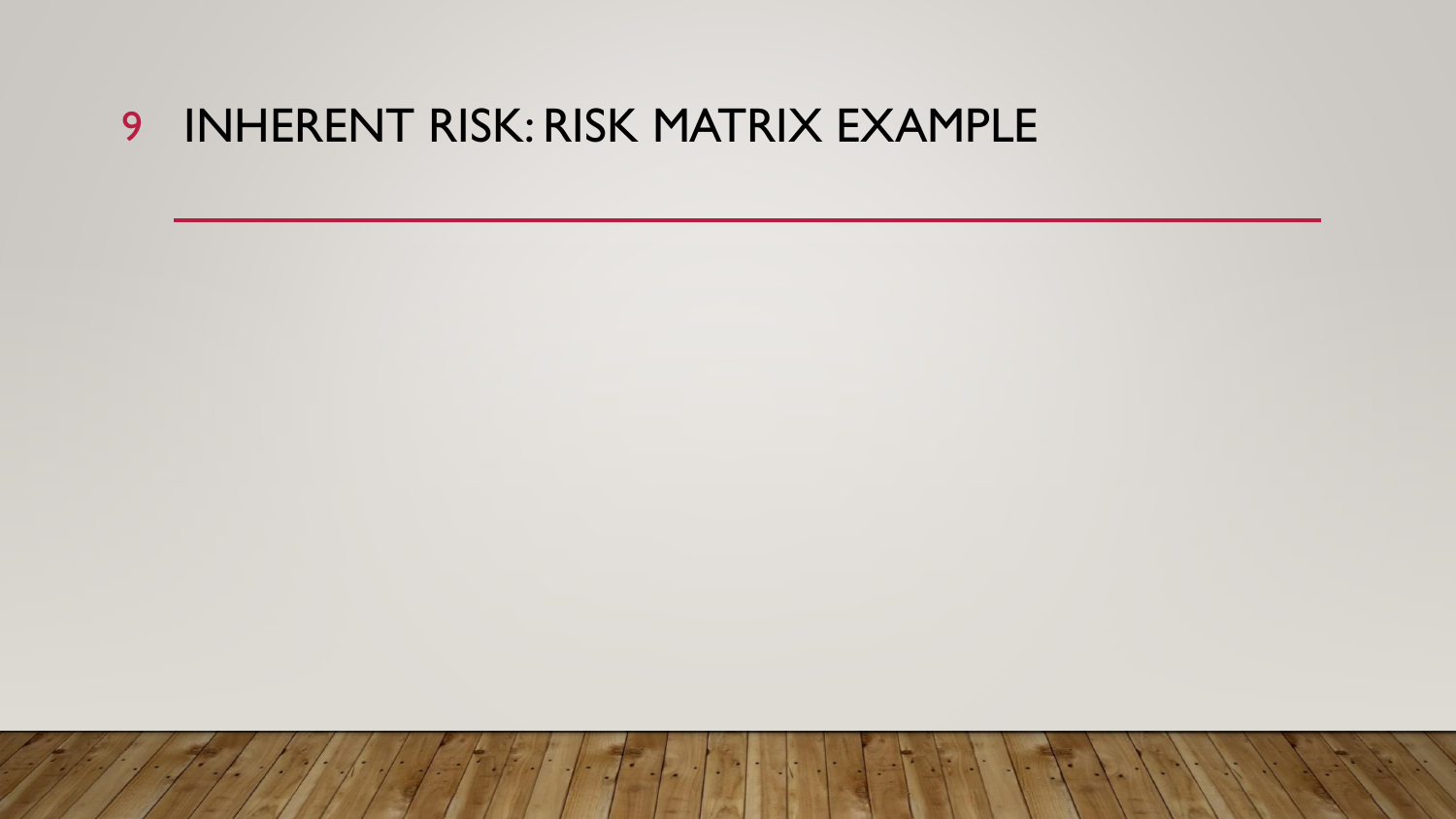| <b>Inherent Risk</b><br><b>Factors</b>        |                                                                                   |                                                                             | <b>Ratings</b> |                                                  |                                            |  |
|-----------------------------------------------|-----------------------------------------------------------------------------------|-----------------------------------------------------------------------------|----------------|--------------------------------------------------|--------------------------------------------|--|
|                                               | Low                                                                               | Moderate                                                                    | <b>High</b>    | Mitigation                                       | Overall<br><b>RA</b><br>(residual<br>risk) |  |
| <b>Clients</b>                                |                                                                                   | X<br>(acts for entities<br>that have<br>complex<br>ownership<br>structures) |                | strong<br>(EDD)                                  | Medium                                     |  |
| <b>Products/services</b>                      | X                                                                                 |                                                                             |                | strong                                           | Low                                        |  |
| Geographic<br>exposure                        |                                                                                   | $\mathsf{X}$                                                                |                | strong<br>(World<br>search,<br><b>FATF List)</b> | Low                                        |  |
| <b>Delivery</b><br>channel/mode of<br>payment | $\mathsf{X}$                                                                      |                                                                             |                | strong                                           | Low                                        |  |
| <b>Total</b>                                  | <b>Totals:</b><br>• tally up the<br>lows, medium<br>and highs;<br>• Assign points | $\bullet$<br>ratings<br>$I-I0$<br>(I low-10 high)                           |                |                                                  |                                            |  |

10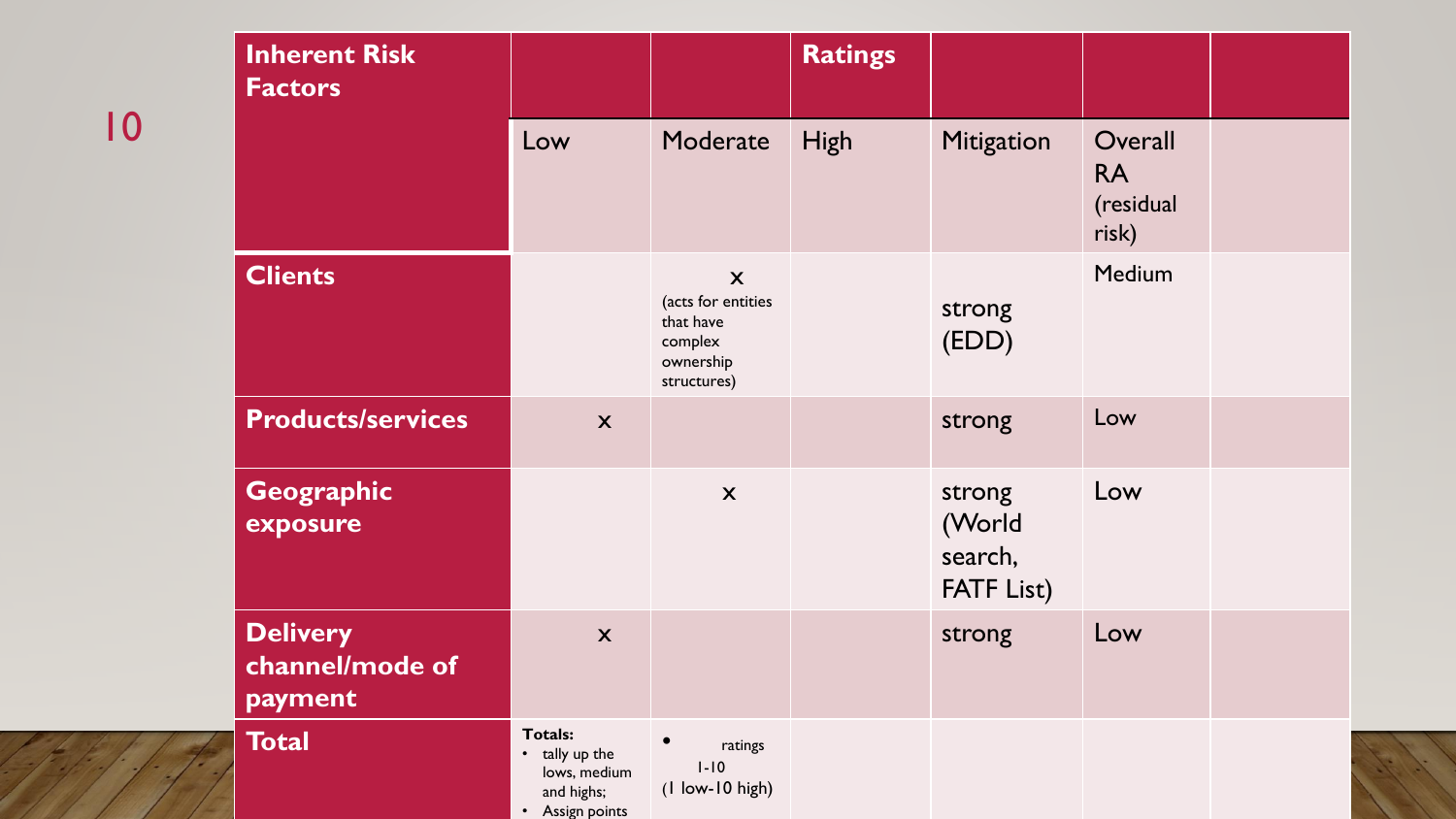